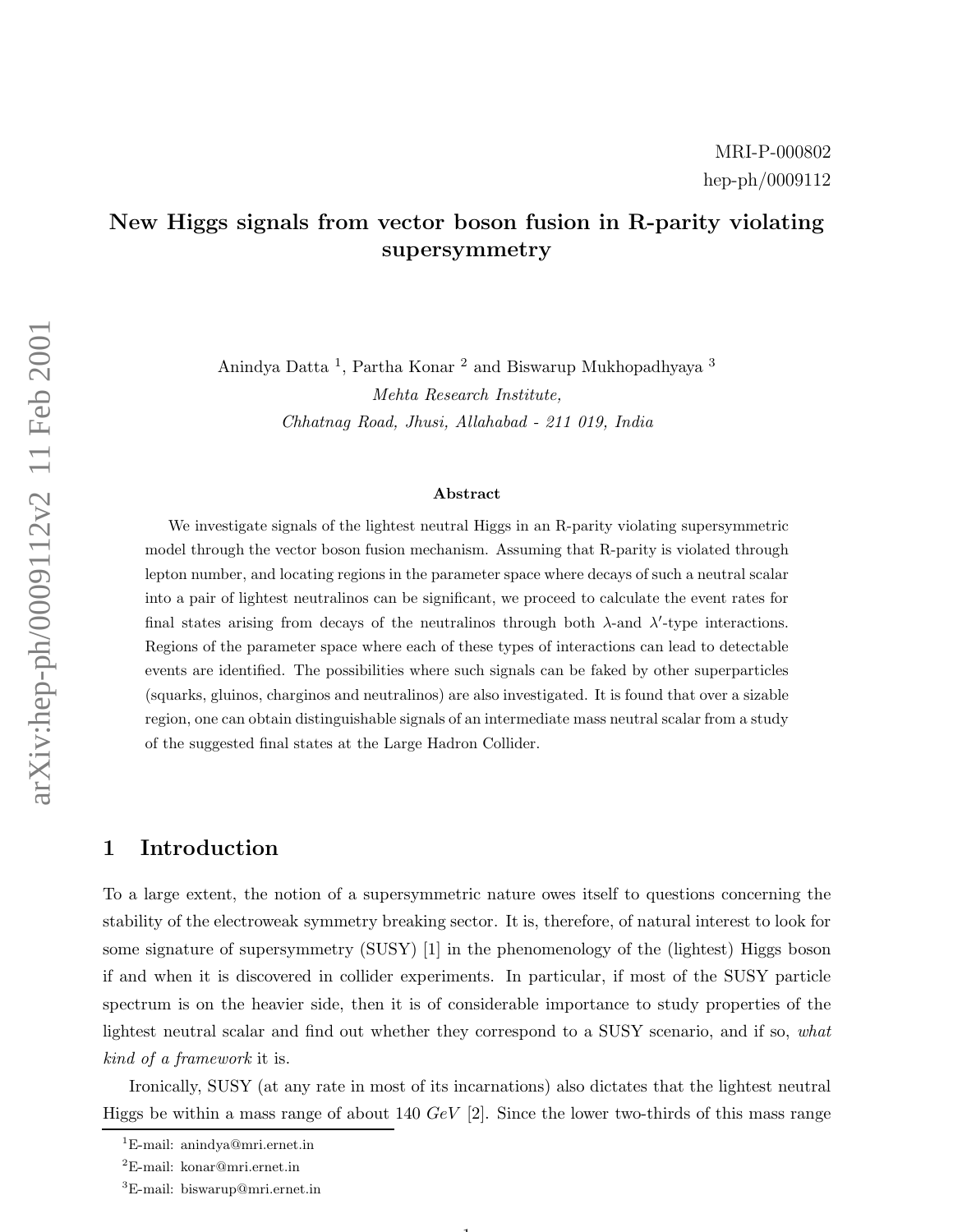is practically ruled out by data from the Large Electron Positron (LEP) collider [3], we are left with the so-called 'intermediate mass range' in which a SUSY Higgs should decidedly lie. The conventional method of producing such a neutral scalar via gluon fusion seems to suffer from an abundance of backgrounds for the dominant channels, and one has to depend only on decays like  $H \longrightarrow \gamma\gamma$  or  $H \longrightarrow VV^*$  (where  $V = W, Z$ ) to uncover its presence [4]. Under the circumstances, a detailed investigation of the couplings and other properties of the Higgs becomes a rather difficult proposition.

A parallel channel explored for the discovery of a Higgs at a hadron collider (such as the upcoming Large Hadron Collider (LHC) at CERN) is the fusion of  $W(Z)$  bosons emitted from quark pairs [5]. Though it was originally discussed in the context of a heavy Higgs [6], its usefulness in finding signals of an intermediate mass Higgs [7], too, has been established. Tagging of the energetic forward jets associated with such a process, together with the absence of hadronic activity in the large rapidity gap between them, [8] can considerably reduce backgrounds for final states ensuing from different Higgs decay channels. The process has been studied, both in the context of the standard model (SM) and the minimal SUSY standard model (MSSM), for channels such as  $\tau\overline{\tau}$ ,  $b\overline{b}$ ,  $\gamma\gamma$  and for associated HW production processes [9], and the advantages compared to the gluon fusion mechanism have been reiterated. The observation of these various final states arising from the decay of neutral Higgs will undoubtedly go a long way in establishing the properties of the latter  $|10|$ .

In this paper, we focus our attention on R-parity violating SUSY theories [11]. There is nothing that forbids the multiplicative quantum number R, defined as  $R = (-)^{3B+L+2S}$ , from being violated in SUSY so long as one of baryon (B) or lepton (L) number is conserved. On the other hand, the violation of R-parity makes the lightest SUSY particle (LSP) unstable, thereby altering many of the conventional signals of the MSSM [12]. Here we argue that if R-parity is violated, the small but non-negligible fraction of neutral scalars decaying into the  $\chi_1^0 \chi_1^0$  channel (where  $\chi_1^0$  is the lightest neutralino, the LSP in most cases), followed by decays of the  $\chi_1^0$  into three fermions, will lead to useful signals of the Higgs via the vector boson fusion (VBF) mechanism.

This channel has been discussed earlier in the context of MSSM as an invisible decay mode of the Higgs [13, 14]. As almost all of the parameter space that could make this the dominant decay mode has been ruled out by LEP data, its relevance in the context of R-conserving theories is perhaps not very high any more. However, we want to show that even a branching ratio of a few per cents (or less) for this channel can make it detectable if the VBF technique is employed. This not only gives us the source of a substantial signal for an intermediate mass Higgs, but also allows the measurement of the Higgs coupling with a neutralino pair if R-parity is violated.

The production of the neutral scalar via gluon fusion can also give rise to new signals if it decays into LSP pairs which in turn have three-body decays. However, in such cases it is very difficult to distinguish the Higgs signals against the backdrop of numerous superparticle cascades, most importantly those originating from squark or gluino pair production, all leading to the production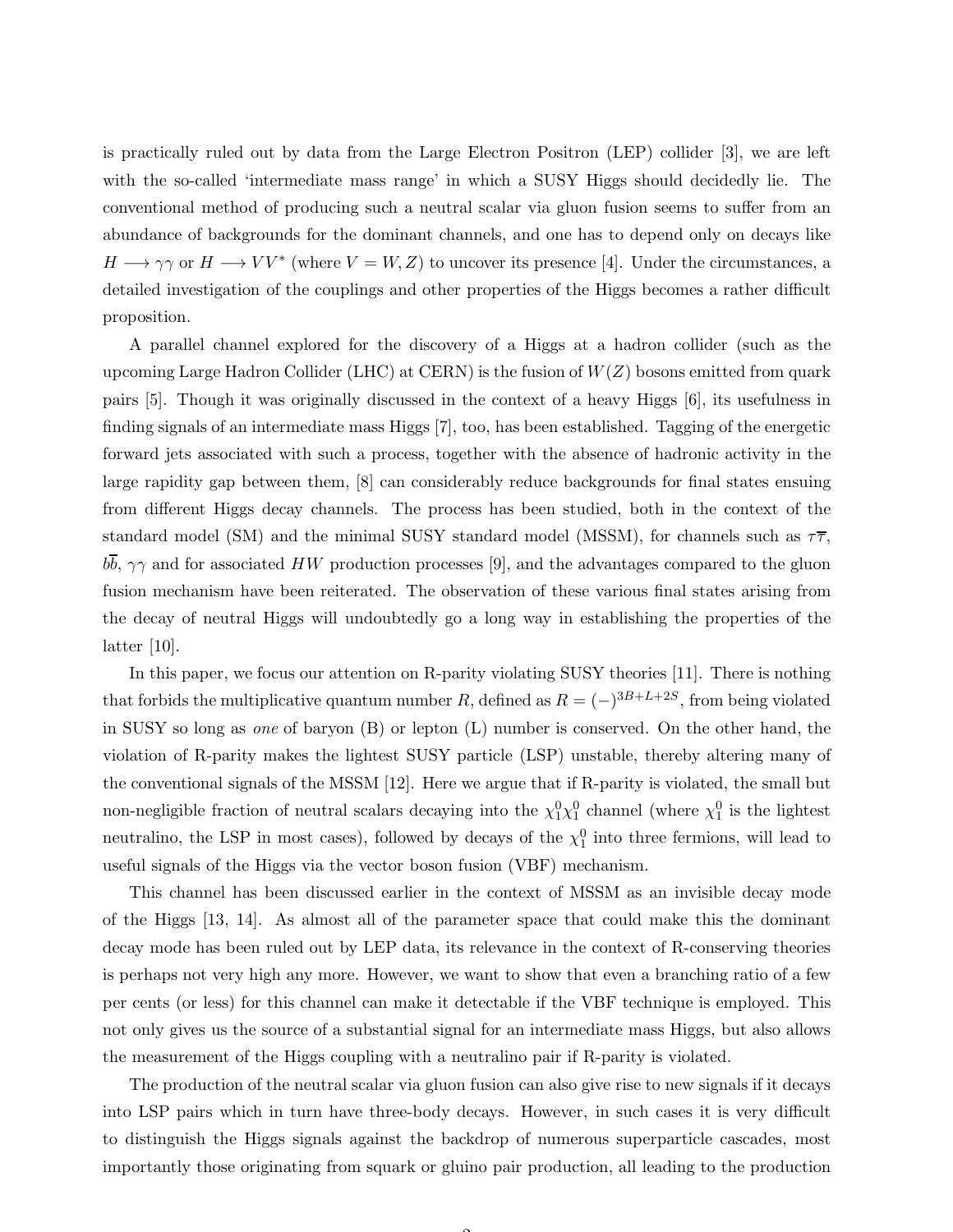of LSP pairs. As we shall show here, the VBF signals give us tags with which we can eliminate the cascade 'backgrounds' quite effectively.

We confine ourselves to R-parity violation in terms of lepton number only. In section 2, we present an investigation of the SUSY parameter space and try to outline the region where the two-neutralino decay mode for the lightest Higgs can have any hope of detection. The signals corresponding to the so-called  $\lambda$ -and  $\lambda'$ -type couplings are discussed in sections 3 and 4. We have also looked into the possibilities of the Higgs signals being faked by strongly interacting superparticles (i.e. squarks and gluinos) as well as charginos or neutralinos. After a detailed estimate of such 'backgrounds', we identify in these two sections the regions in the parameter space where the corresponding signals have a strong chance of standing out. We summarise and conclude in section 5.

#### 2 Analysis of the parameter space

Let us first take a close look at the parameter space of the theory and try to identify the regions where the  $\chi_1^0 \chi_1^0$  decay mode for the lighter neutral Higgs can have a branching ratio of one per cent or more. In doing so, we recall that in a general R-parity violating SUSY model, the following terms are added to the MSSM superpotential, written in terms of the quark, lepton and Higgs superfields [15]:

$$
W_{\mathcal{R}} = \lambda_{ijk} \hat{L}_i \hat{L}_j \hat{E}_k^c + \lambda'_{ijk} \hat{L}_i \hat{Q}_j \hat{D}_k^c + \lambda''_{ijk} \hat{U}_i^c \hat{D}_j^c \hat{D}_k^c + \epsilon_i \hat{L}_i \hat{H}_2 \tag{1}
$$

where the  $\lambda''$ -term causes B-violation, and the remaining ones, L-violation. In order to suppress proton decay, it is customary to have one of the two types of nonconservation at a time. Here we will consider only lepton number violating effects. Furthermore, we simplify our analysis by keeping, in turn, only the  $\lambda$ -and  $\lambda'$ -type interactions. Experimental limits on the individual couplings can be found in the literature [16]. The presence of such interactions (which lead, among other things, to the instability of  $\chi_1^0$ ) affects the MSSM parameter space allowed by the LEP data, mainly through chargino search limits [17]. They, however, do not have any noticeable effect on the Higgs potential, and therefore the results of analyses corresponding to MSSM can be taken over directly for our purpose. It may be worthwhile to note here that when the bilinear terms  $\epsilon_i \hat{L}_i \hat{H}_2$  are included [18], the presence of explicit Higgs-slepton mixing alters the character of the potential. Nonetheless, the conclusions reached by us are not drastically altered even upon the inclusion of such terms. We shall comment on this again in section 5.

We assume gaugino mass unification at a high energy scale, so that all masses and mixing angles in the chargino-neutralino sector are fixed when we specify the  $SU(2)$  gaugino mass  $M_2$ , the Higgsino mass parameter  $\mu$ , and  $\tan \beta$ , the ratio of the vacuum expectation values (vev) of the two Higgs doublets. No supergravity (SUGRA) framework has been postulated, so that the squark and slepton masses (and also  $\mu$ ) can be treated essentially as free parameters.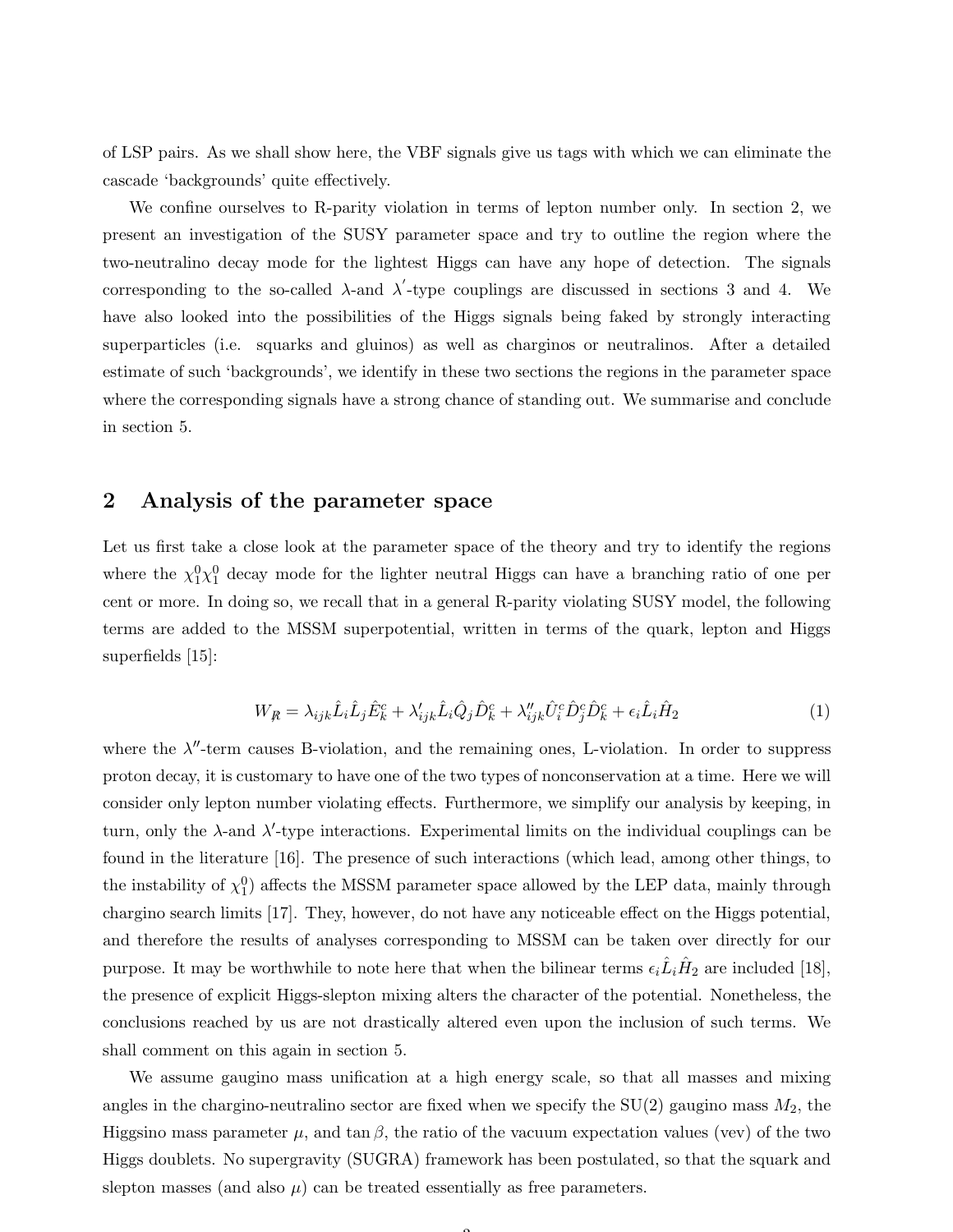In the Higgs sector, the physical states are comprised of two neutral scalars  $(h, H)$ , a neutral pseudoscalar (A) and two mutually conjugate charged scalars  $(H^{\pm})$ . At tree level, all these masses and also the neutral scalar mixing angle  $(\alpha)$  get completely determined once the pseudoscalar mass  $(m_A)$  and tan β are specified. In addition, they are influenced by the top quark mass, the squark masses and the trilinear SUSY breaking parameter  $A_t$  when radiative corrections to the potential are taken into account. Here we have used the full one-loop corrected Higgs potential [19] to determine the various masses and the mixing angle  $\alpha$ . Our results for different Higgs masses and corresponding branching ratios are consistent with those in [20].



Figure 1: Contours of constant branching ratio for  $h \to \chi_1^0 \chi_1^0$  in the  $\mu - M_2$  plane. The four panels are for different choices of  $A_t$  and  $\tan \beta$ .

The decay width of the lightest neutral scalar  $h$  into two lightest neutralions is given by [13].

4

$$
\Gamma(h \longrightarrow \chi_1^0 \chi_1^0) = \frac{G_F m_W^2 m_h}{2\sqrt{2}\pi} |\Delta_{11}|^2 (1 - 4m_{\chi_1^0}^2 / m_h^2)^3 \tag{2}
$$

where

$$
\Delta_{11} = (N_{12} - N_{11} \tan \theta_W)(N_{13} \sin \alpha + N_{14} \cos \alpha)
$$
\n(3)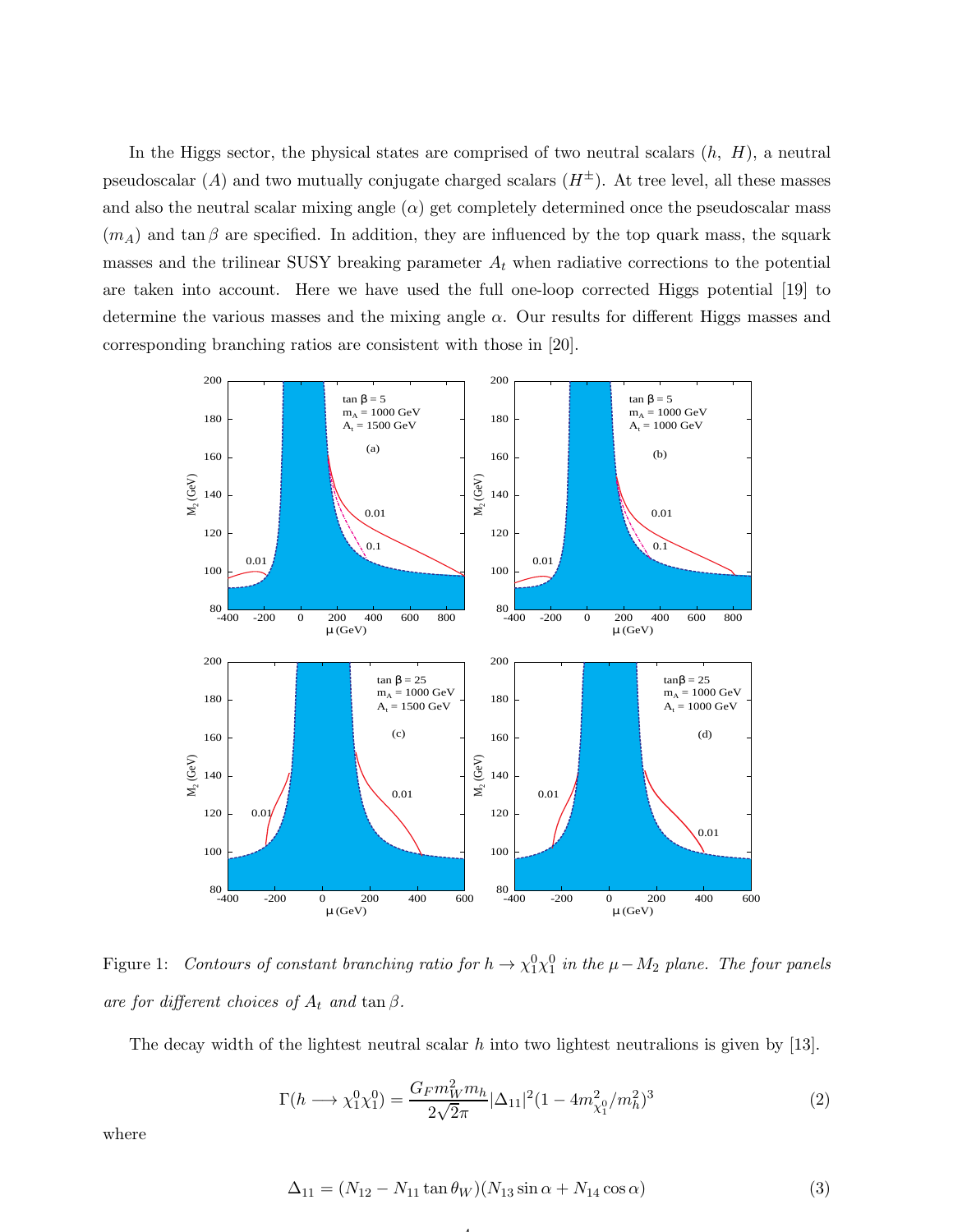N being the neutralino mixing matrix in the basis  $(\tilde{B}, \tilde{W_3}, \tilde{H_1}, \tilde{H_2})$ . As is evident from the expression, the decay requires contributions from the gaugino components of one neutralino and Higgsino components of the other. Thus the branching ratio is expected to go down when either of  $M_2$  and  $\mu$  becomes large compared to the other, so that either the gaugino or the Higgsino components may fall appreciably.

In figures 1(a -d), we show contours of different branching ratios in the  $\mu$ - $M_2$  plane. The region disallowed by LEP data (upto the  $202 \text{ GeV}$  run) has been shaded out in each graph. Clearly, even within the LEP-allowed regions, a branching ratio of the order of  $1\%$  and ranging up to  $10\%$  are possible. There is a predictable decrease in the branching ratio as one moves outwards in each case, since, in addition to the reason given in the previous paragraph, the  $\chi_1^0$  mass rises when both  $M_2$ and  $\mu$  are increased.

A comparison between  $1(a)$  and  $1(c)$  (as also between  $1(b)$  and  $1(d)$ ) shows that larger values of tan  $\beta$  tend to suppress the branching ratio for the  $\chi_1^0 \chi_1^0$  channel, an effect resulting mainly from the enhancement of the  $b\bar{b}$  coupling of h.



Figure 2: Contours of constant branching ratio for  $h \to \chi_1^0 \chi_1^0$  in the  $m_A - \tan \beta$  plane.

On the other hand, the decay of our interest is seen to be boosted if one has a larger value of the trilinear SUSY breaking parameter  $A_t$ . As has already been mentioned, the latter has a crucial influence on the one-loop corrections to the scalar potential, thereby affecting not only the neutral scalar mass but also the mixing angle  $\alpha$ . However,  $A_t$  is also constrained from considerations such as the absence of flavor-changing neutral currents, and more stringently, from the requirement to prevent charge and color breaking as well as instability of the scalar potential [21]. Keeping all these constraints in view, the value of  $A_t$  can be as high as 1 TeV and can even go up to 1.5 TeV, but with a simultaneous increase in the sfermion masses. Thus higher branching ratios for  $h \longrightarrow \chi_1^0 \chi_1^0$ , triggered by  $A_t$ , seem to be more likely when the squarks and sleptons are close to 1 TeV.

In figures 2, we show the branching ratio contours in the tan  $\beta - m_A$  plane. Together with  $A_t$ , these two variables fix the mass of the decaying h. The figures show that there is a marginal

5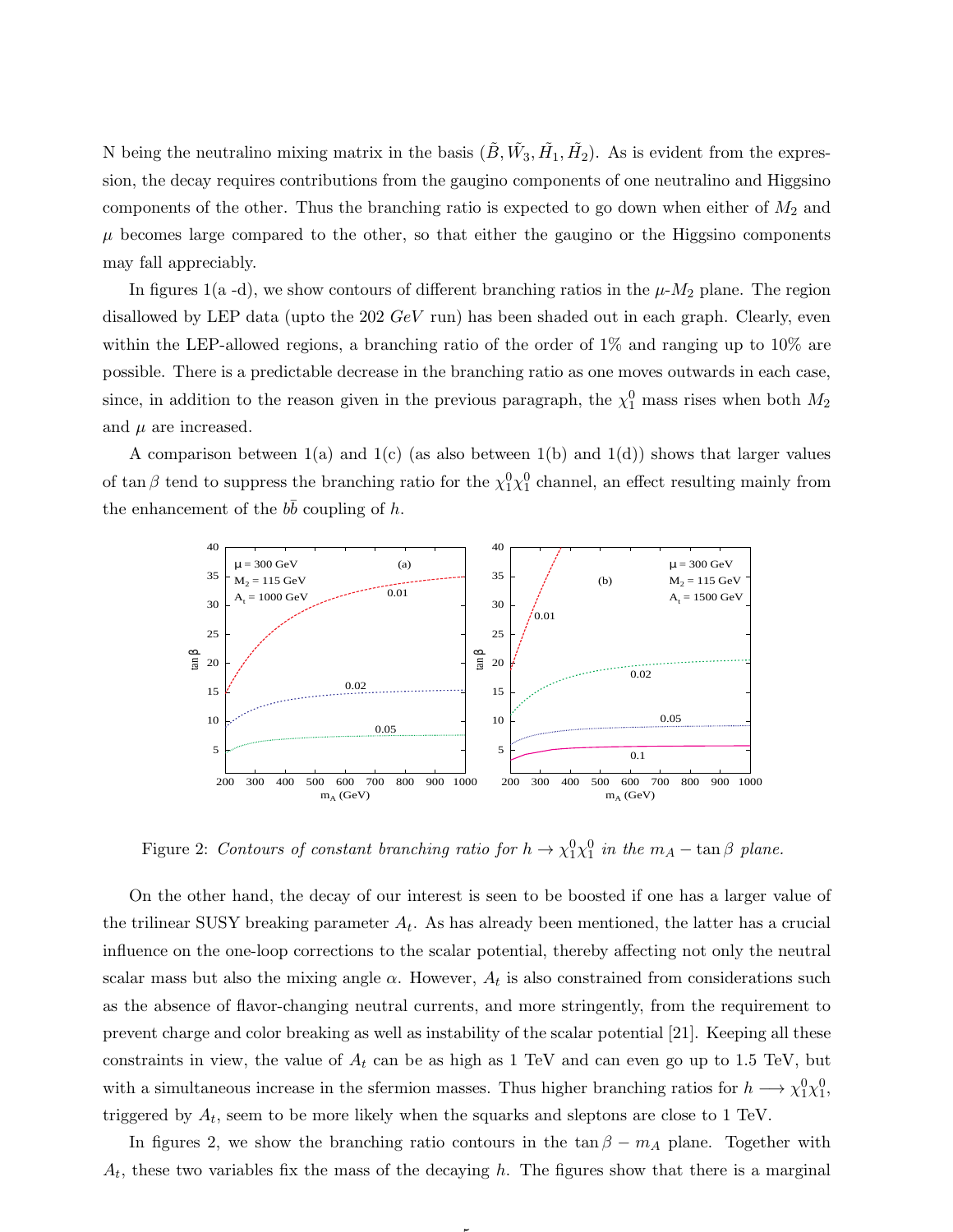increase in the branching ratio as one increases  $m_A$ . This effect is more pronounced for higher values of tan  $\beta$ . The reason behind this is the fact that in the region of our interest, the decay width in equation (2) is controlled by the terms proportional to  $\cos \alpha$  which, as can be easily checked, increases slowly with  $m_A$ . However, the same terms are also proportional to the quantity  $N_{14}$  which is larger for large  $\tan \beta$ , thereby leading to the features observed in the figures.

The above analysis thus leads us to the conclusion that over a sizable region of the parameter space, the two-neutralino decay mode of an intermediate mass Higgs can have a branching ratio ranging from 1 to 10 per cent and can occasionally go up to 20 per cent as well. As we shall see in the following sections, such values can yield detectable and background-free events at the LHC when the lightest neutralino is unstable.

#### 3 Signals with  $\lambda$ -type interactions

Since there are thirty-six independent  $\lambda$ -and  $\lambda'$ -type couplings which are *a priori* unrelated, a transparent analysis is possible when only some of them are considered at a time. Here we assume the presence of just *one*  $\lambda$ -type interaction (say,  $\lambda_{212}$ ) which can lead to the decay  $\chi_1^0 \longrightarrow l \bar{l'} \nu$  for the lightest neutralino, with  $l, l' = e, \mu$ .

The experimental limits on the interactions of the above kind can be found, for example, in reference [16]. However, our predicted number of events will be independent on the actual value of the coupling so long as there is just one coupling driving the decay of  $\chi_1^0$  (and we impose identical event selection criteria for both electrons and muons).

Thus the type of events we are predicting here can be described as

$$
qq \longrightarrow qqh \longrightarrow qq\chi_1^0\chi_1^0 \longrightarrow qq + 4l + \not{E}_T
$$
\n<sup>(4)</sup>

the missing transverse energy coming from the neutrinos produced in three-body decays of the neutralino. The absence of color exchange between the quarks leads to a suppression of hadron production in the central region, so that a 'central jet veto' (whose efficacy in eliminating backgrounds can be established by looking into the VBF process along with one-parton emission) can be applied for final states like the ones under consideration here. The two quarks jets are highly energetic and in high-rapidity regions, with a large rapidity gap in between, where the four leptons resulting from Higgs decay are expected to lie. It is by tagging these forward jets that one can trace the origin of the neutralino decay products to the neutral scalar  $h$ , thereby distinguishing them from conventional superparticle cascades started by the production of squarks or gluinos through strong interactions.

Our calculation is based on a parton level Monte Carlo for pp collisions with  $\sqrt{s}$  = 14 TeV. Here as well as in the next section, we have set a degenerate squark mass of 300 Gev and a degenerate slepton mass of 200 Gev. We have used the CTEQ4L [22] parton distribution functions. The lowest order tree-level matrix elements for both  $WW$  and  $ZZ$  fusion processes have been used.

 $\sqrt{2}$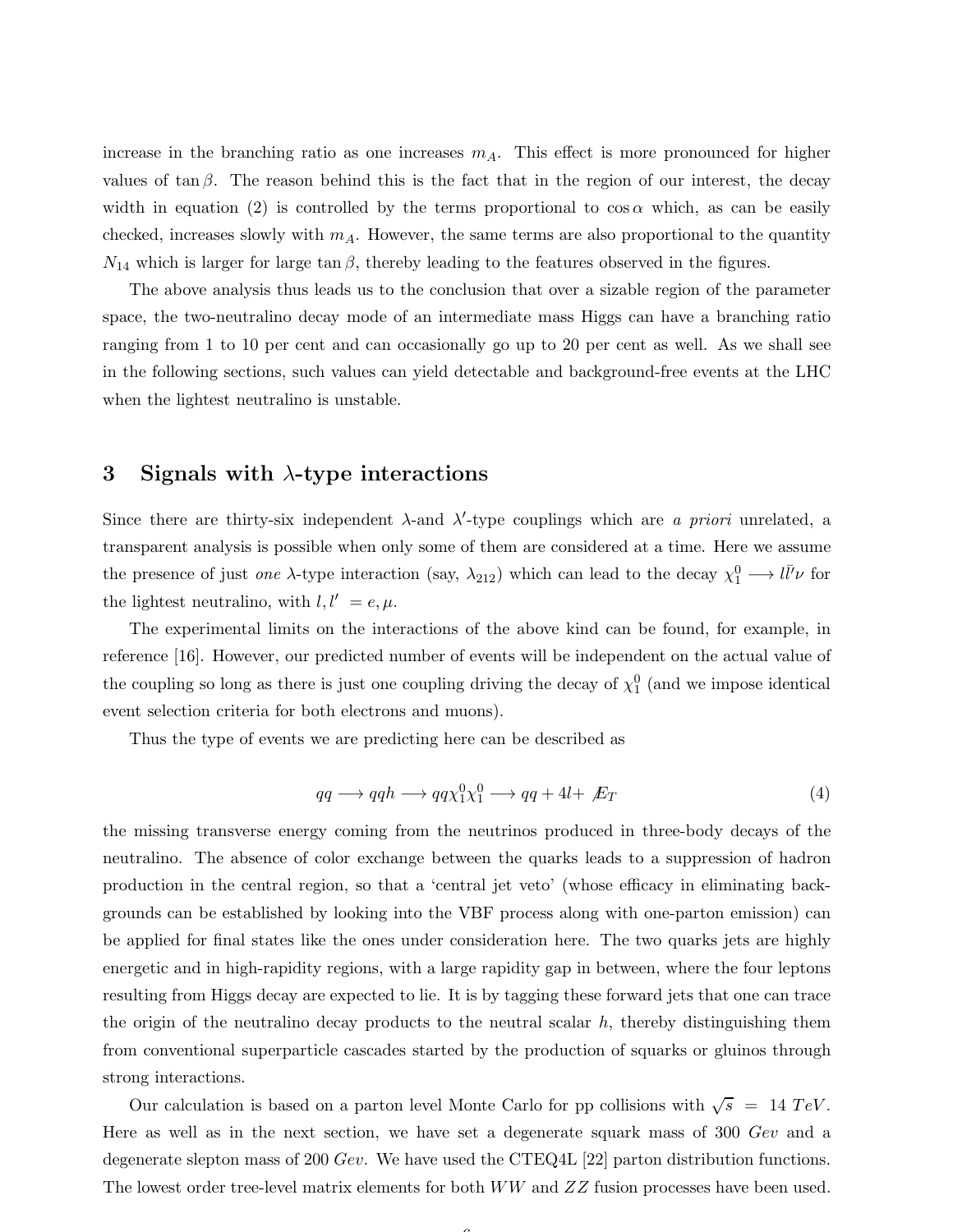We have not included QCD corrections which are usually rather modest [23]. The jet and lepton energies have been further smeared using Gaussian functions, with half-widths  $(\Delta E)$  given by [24]

$$
\Delta E = 0.15\sqrt{E} + 0.01E \tag{5}
$$

for leptons, and

$$
\Delta E = 0.4\sqrt{E} + 0.02E \tag{6}
$$

for jets.



Figure 3: Contours of  $2j+4l$  events from  $\chi_1^0$  pair decay via  $\lambda$ -coupling in the  $m_A - \tan \beta$  plane. Four panels are for different choices of  $\mu$  and  $A_t$ .

The  $2j + 4l + \not{E}_T$  events are subjected to the following event selection criteria [25]:

• Rapidity of jets: for each jet,  $2.5 \leq |\eta| \leq 5.0$ . The upper limit is there to ensure detectability in the hadronic calorimeter. Also, the existence of two jets in opposite hemispheres is ensured by demanding that  $\eta_{j_1}\eta_{j_2}$  be negative.

 $\rightarrow$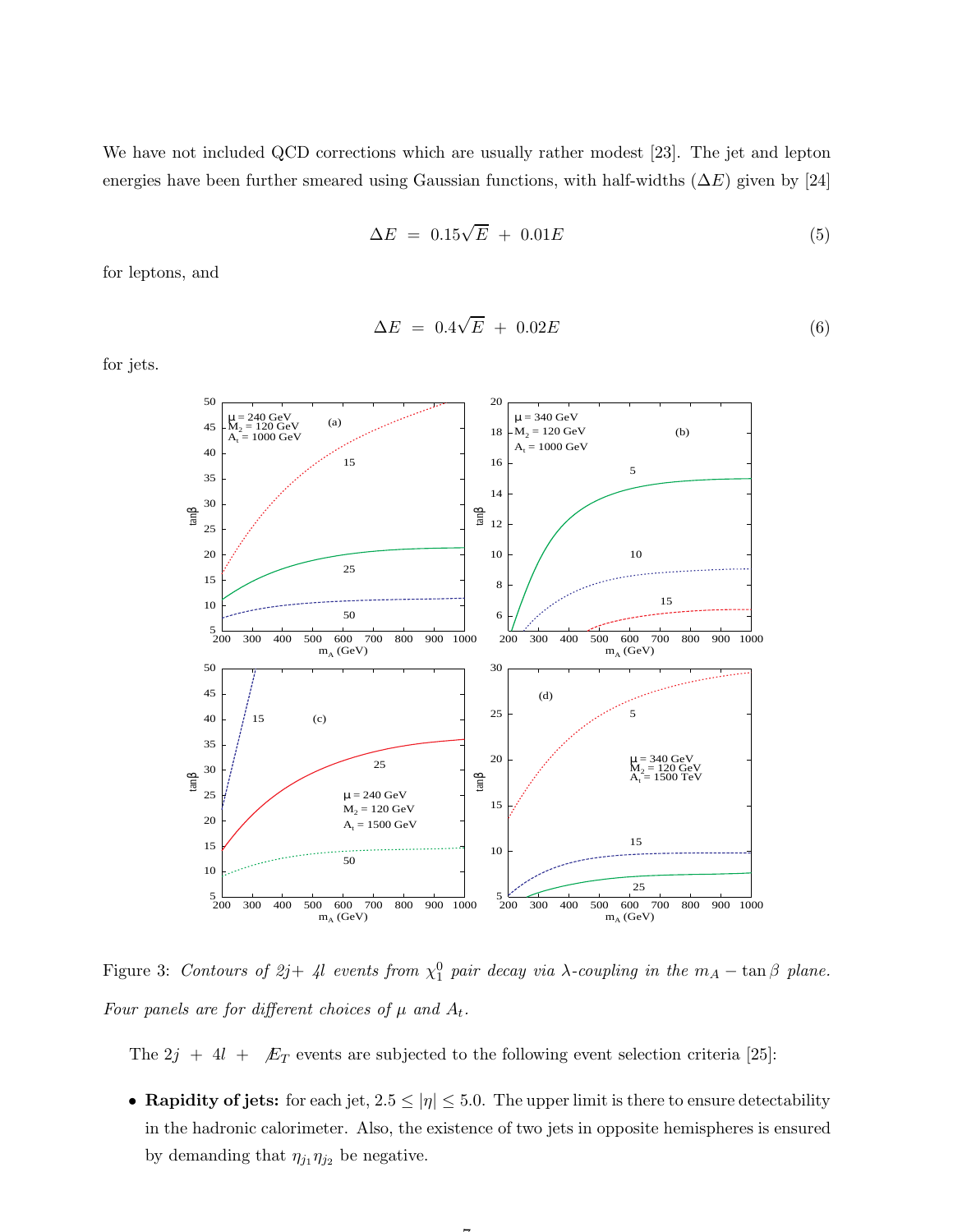- Rapidity gap and isolation between jets:  $\Delta \eta_{j_1 j_2} \geq 3.0$ ,  $\Delta R_{j_1 j_2} \geq 0.7$ , where  $\Delta R^2 = \Delta \eta^2 + \Delta \phi^2$ ,  $\Delta \phi$  being the angular separation in the azimuthal plane. This retains a large part of the signal, since the signal rapidity interval tends to peak between 4 and 5.
- Jet transverse energy: for each forward jet,  $E_T \geq 20 \text{ GeV}$ .
- Central jet veto: no jet in the large rapidity interval.
- Absence of b-jets: no b-induced jet identified. Does not affect the signal at all.
- Jet invariant mass:  $M_{j_1j_2} \geq 650 \text{ GeV}$ . Kills an enormous amount of QCD background, and, as we shall see, helps in distinguishing the signal from other SUSY cascades.
- Lepton location: all four leptons to lie in the rapidity interval between the forward-tagged jets, with  $\Delta R_{lj} \geq 0.4$ .
- Lepton transverse momentum(energy): For each muon(electron),  $p_T(E_T) \geq 20 \text{ GeV}$ . Together with the isolation cut on leptons, this hardness cuts should eliminate of all SM backgrounds.



• Missing transverse energy:  $E_T \ge 15 \text{ GeV}$  is required.

Figure 4: Contours of 5 events  $(2j+4l)$  in the  $\mu-M_2$  plane coming from  $\chi_1^0$ -pair decay via  $\lambda$ coupling for a)  $A_t = 1 \text{ TeV}$  and b)  $A_t = 1.5 \text{ TeV}$ . The shaded region is disallowed from chargino search at LEP. In the region bounded by the 5-event contour and LEP-bound contour number of events is greater than 5.

In figures 3(a-d) we show contours in the  $m_A - \tan \beta$  plane for different numbers of events, predicted for an integrated luminosity of 100  $fb^{-1}$ . As can be seen from the figures, up to about 50 events are predicted over a rather large region of the parameter space. If the lepton  $p_T (E_T)$  cut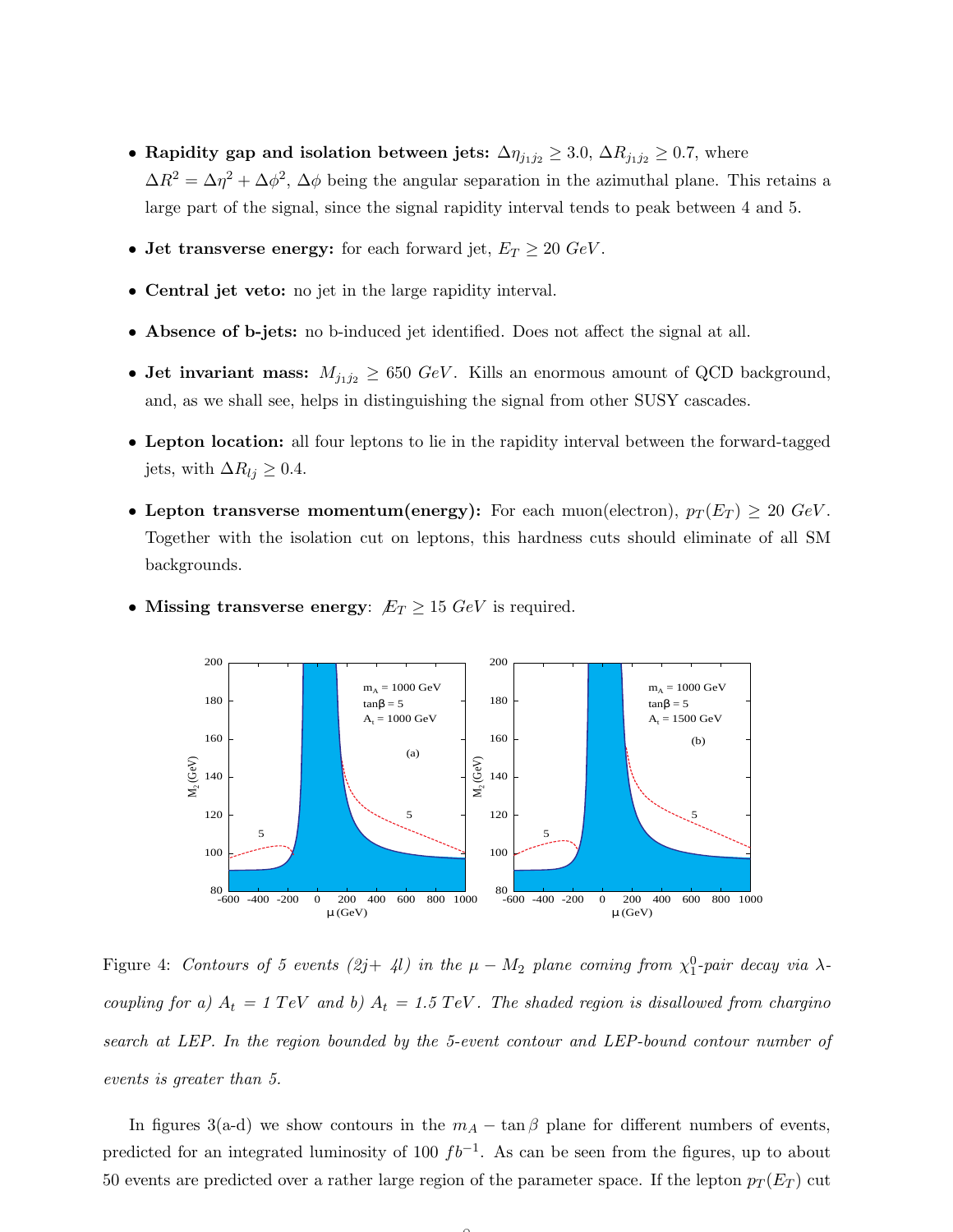is further relaxed to 15  $GeV$  (something that is feasible at the LHC) [26], the event rates are even higher. As expected from the discussion in the previous section, the event rate tends to decrease with a rise in tan  $\beta$ , and increase with  $m_A$ . Also, higher values of the soft breaking parameter  $A_t$  seems to favour high event rates. Side by side, a look at figures  $4(a-b)$  tells us how much of the LEP-allowed region in the chargino-neutralino parameter space can be explored through this channel. Judging by the fact that the signals are practically free from standard model backgrounds, event rates of such magnitude should be detectable. It is also interesting to note, by comparison with figure 1, that even a small branching ratio for  $h \longrightarrow \chi_1^0 \chi_1^0$  can lead to useful signals at the LHC.



Figure 5: a) Normalised rapidity distributions of the jets form signal  $(j_s^1, j_s^2)$  and "background"  $(j_b^1, j_b^2)$  due to squark pair production and decay. b) Normalised invariant mass (of two jets) distribution of the signal and "background" from squark production. Two different values of squark masses are chosen for the purpose of illustration.

Finally, let us verify that the event selection procedure adopted here enables us to differentiate the Higgs signals from remnants of superparticle cascades. We demonstrate this by considering  $\chi_1^{0}$ 's, together with quark jets, coming from pair-produced squarks. Although the uncut cross-section for this process is considerably larger than that for our signal, the forward-tagged jets cause the latter to stand out. In figure 5a we show the rapidity distributions for the signal jets as well as for those arising from squark decays. The latter exhibits a strong central peaking, and is largely removed by a rapidity cut of 2.5. In addition, if we look at the invariant mass distribution of the jet pair in figure 5b, one can see that all such squark decay 'backgrounds' can be completely eliminated just with the invariant mass cut of  $650 \text{ GeV}$ , while a substantial fraction of the signal survives. This is true unless the squark mass is above 650  $GeV$ . For a squark mass of, say, 700  $GeV$ , the uncut cross-section for  $\chi_1^0$ -pair production through squark decay cascades is about 2-3 pb. However, as figure 5a tells us, the overwhelming majority of the resulting jets lie in low-rapidity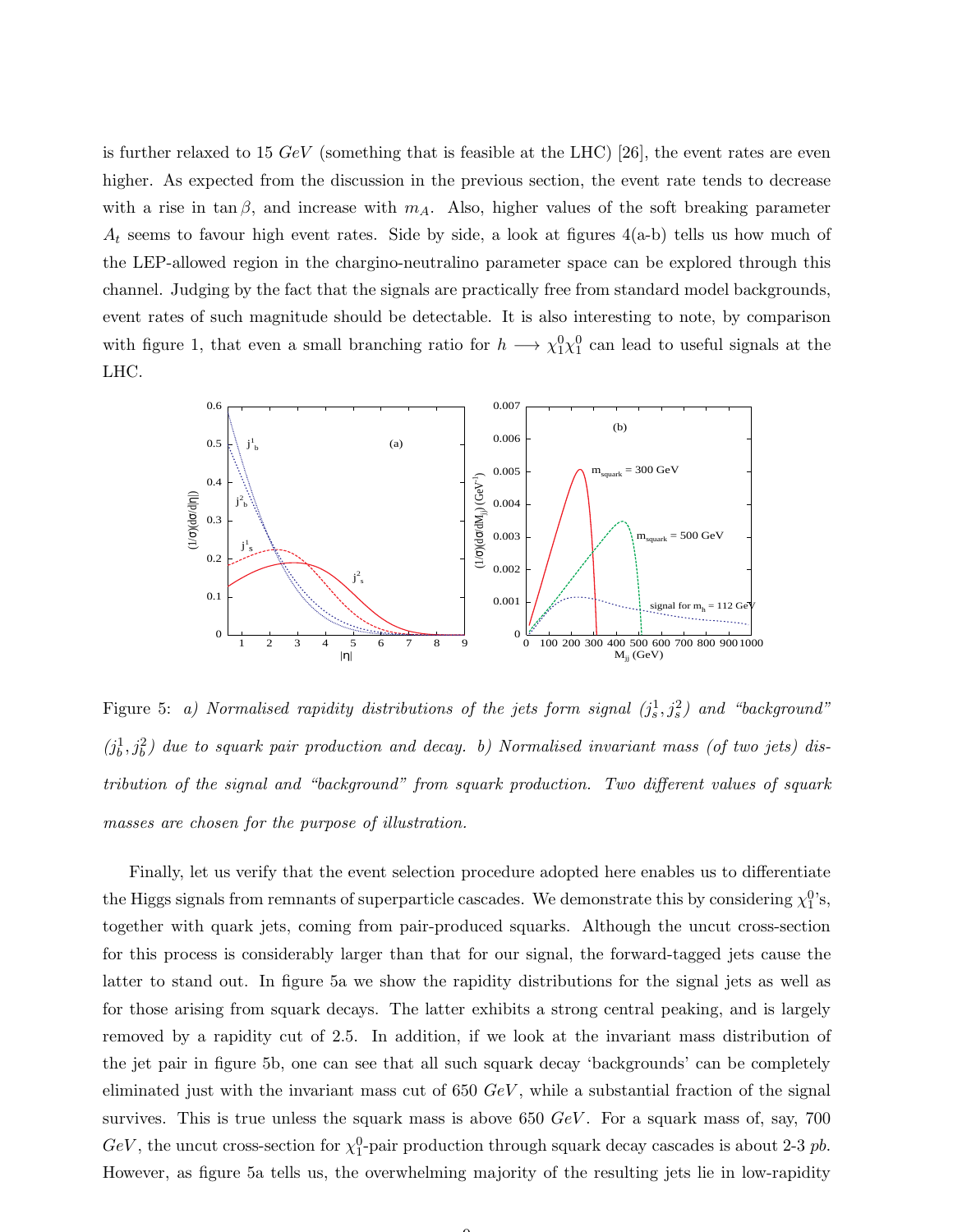regions. Subjected to the rapidity,  $E_T$  and invariant mass cuts of the suggested magnitudes, they get reduced to a level well below the threshold of detectability. The same argument applies to cascade decays of gluino pairs, where there is usually a greater multiplicity of quark jets, and the probability of their merger into just two jets, satisfying all the cuts, is extremely low.

| $\mu$  | $M_2$  | Number of   |       |
|--------|--------|-------------|-------|
| (GeV)  | (GeV)  | Events      |       |
|        |        | <b>MSSM</b> | $R_p$ |
| 200    | 137.6  | 0.037       | 0.55  |
| 400    | 120.02 | 0.039       | 0.44  |
| 600    | 113.03 | 0.066       | 0.45  |
| 800    | 106.79 | 0.081       | 0.36  |
| 1000   | 100.34 | 0.084       | 0.6   |
| $-200$ | 103.5  | 0.003       | 0.32  |
| $-400$ | 102.18 | 0.101       | 0.3   |
| -600   | 97.44  | 0.142       | 0.35  |

Table 1 The number of '4l + forward jets' events coming from neutralino pairs both for MSSM and with R-parity violation, for different values of  $\mu$  and  $M_2$ , with  $\tan \beta = 5$ ,  $m_{\tilde{q}} = 300$  GeV and  $m_{\tilde{l}} = 200 \text{ GeV}.$ 

Similar final states can also in principle be faked by direct production of neutralino pairs via VBF. There are two possibilities: (a) in an MSSM scenario, the pair-production of the second lightest neutralino, and their subsequent decays in the channel  $\chi_2^0 \longrightarrow \chi_1^0 l \bar{l}$  can lead to signals of our type; and (b) the production of  $\chi_1^0 \chi_1^0$ ,  $\chi_1^0 \chi_2^0$  or  $\chi_2^0 \chi_2^0$  and their subsequent decays (through  $\lambda$ type couplings) including the possibility of R-parity violation can be the sources of similar signals. In table 1 we have shown the results of our estimate of such 'fake' signals, obtained at such points of the parameter space where the Higgs signals are at their weakest (i.e. at about 5 events level). In the R-parity violating case, one  $\lambda$ -type coupling has been assumed, and has been kept at the highest value compatible with phenomenological bounds. The forward jets and leptons in between them have been subjected to the same cuts as the ones employed for our Higgs signals. The table shows that after all cuts, the number of such 'backgrounds' get extremely suppressed, so that even as low 5 as events for the Higgs signal should be quite conspicuous compared to them.

# 4 Signals with  $\lambda'$ -type interactions

In presence of the  $\lambda'$ -type interactions (again, taken in isolation), the lightest neutralino decays in the channel  $\chi_1^0 \to q\bar{q}' l$  or  $\chi_1^0 \to q\bar{q}\nu_l$ . Of these, we use only the former channels where the decay products are all visible. The signal will then consist of two forward jets together with four central jets and two leptons, all in the rapidity interval between the former. Obviously, the central

 $\overline{10}$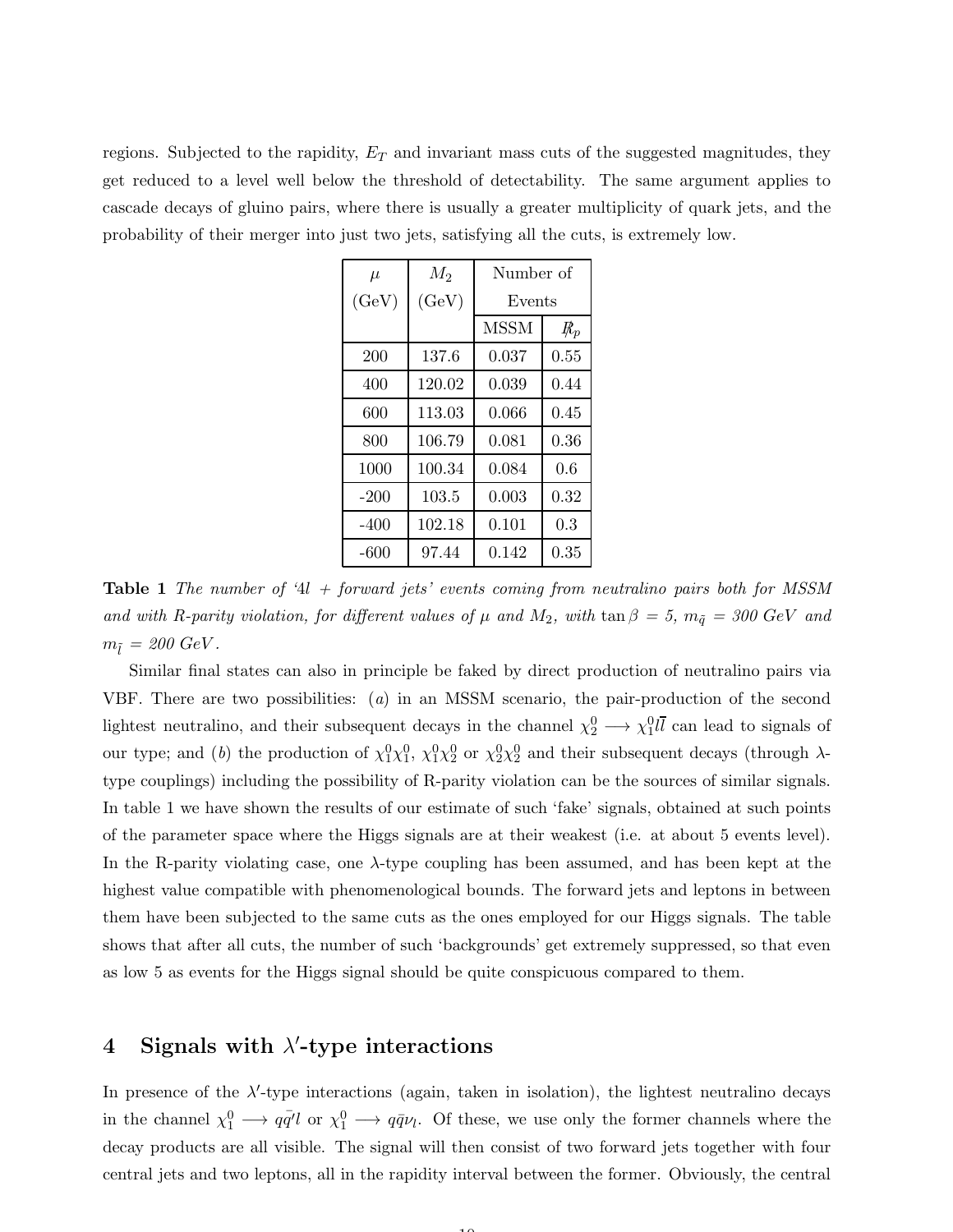jet veto is not going to be effective here. However, a compensating feature here is the visibility of all the particles in the final state. Thus two bunches of particles, each consisting of two jets and one lepton, can be identified with the same invariant mass (equal to  $m_{\chi_1^0}$ ), and the whole bunch of particles in between the forward-tagged jets can be reconstructed to an invariant mass peak equal to the mass of the lighter neutral scalar h.



Figure 6: Contours of  $(jj)_f$  + central jets + 2l events (from  $\chi_1^0$  pair decay via  $\lambda'$ -coupling) in the  $m_A - \tan \beta$  plane, for two different choices of  $A_t$ .

The signal here thus corresponds to the process

$$
qq \longrightarrow qqh \longrightarrow qq\chi_1^0\chi_1^0 \longrightarrow qq + (4q) + 2l \tag{7}
$$

leading to two forward-tagged jets with two, three or four jets (due to possible jet merger) together with two leptons in the rapidity interval between the former.

In figures 6 and 7 we present some event contours, of the same style as those applied earlier. The two forward jets are subjected to the same cuts as those applied earlier. The rapidity interval demanded of the leptons and the central jets are also the same. The jets arising from neutralino decays are also required to have a minimum isolation of  $\Delta R = 0.6$  with respect to the forward jets, and a minimum transverse energy of 20  $GeV$ . The minimum  $p_T(E_T)$  required of each lepton is 15 GeV . In addition, the invariant mass of the lepton pair is made to lie outside an interval of  $\pm 10$  GeV of the Z-boson mass. Also, we demand that there should be no missing energy  $(\leq 10 \; GeV)$ , something that enables us to distinguish the events from cases of undetected jets. These cuts are found to be sufficient to eliminate standard model background, including arising from Drell-Yan process and  $tt$  production. Moreover, as figure 8 indicates, the distribution in the azimuthal angle between the two leptons in the transverse plane peaks at a very low value. Since dileptons from Drell-Yan process tend to be aligned back-to-back, one kills all backgrounds without affecting the signal strength by requiring this angle to be less than 120 degrees.

Clearly, we have fewer events predicted in this case than in the one with the  $\lambda$ -type interactions.

11.11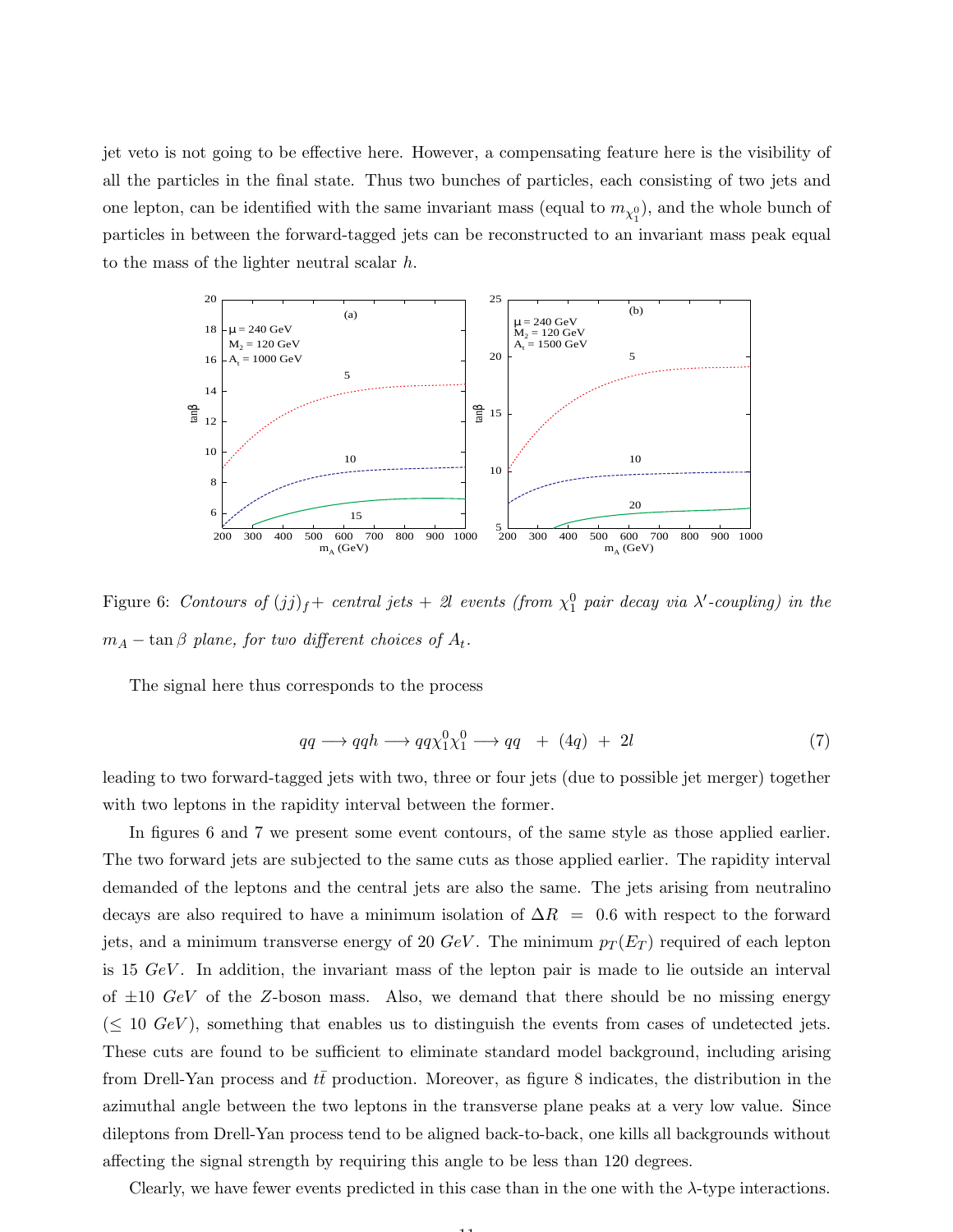

Figure 7: Contours of 5 events  $((jj)_f+$  central jets  $+2l$ ) in the  $\mu-M_2$  plane coming from  $\chi_1^0$ -pair decay via  $\lambda'$ -coupling for  $A_t = 1$  TeV and  $A_t = 1.5$  TeV. The shaded region is disallowed from chargino search at LEP. In the region bounded by the 5-event contour and LEP-bound contour, number of events is greater than 5.

This is primarily due to the stringent cuts on the jets, in terms of both hardness and isolation from the forward-tagged ones. Nonetheless, contours of 5 to 20 events span a substantial part of the parameter space. Considering the absence of SM backgrounds, these events should enable us to identify the Higgs in the corresponding regions. The observed dependence on other parameters such as  $A_t$  and  $\mu$  is similar to that noted in the previous section.

Again, it is necessary to address the question of possible faking of the signal through charginos and neutralinos. It is found that the strongest candidates in this are  $\chi_1^+\chi_1^-$  and  $\chi_2^0\chi_2^0$ , when their subsequent R-parity violating decays through  $\lambda'$ -type interactions are allowed. On the face of it, such decays can have large branching ratios (of the order of 30-40%) and the *forward jets + 2l*  $+$  jets events can have high survival probability on imposing the aforementioned cuts. However, it should be borne in mind that we are discussing a Higgs boson of mass well below 135  $GeV$  or so. Thus the invariant mass of the visible particles in between the forward-tagged jets should peak at that value. On the other hand, simple kinematics tells us that the combined invariant mass of the products of  $\chi_1^{\pm}$  or  $\chi_2^0$ -pair decays peaks at much higher values for chargino and neutralino masses currently allowed by the LEP data. As an example, we show in figure 9 the invariant mass distribution for a case where the chargino mass is at the lowest limit. In spite of that, the number of surviving events drop from about 85 to 0.01 once an invariant mass less than 140 GeV is demanded from the decay products. Thus such backgrounds, too, do not pose any hindrance to unmasking the Higgs via the  $\lambda'$ -type interactions in the VBF channel.

Clearly, it requires considerable care to reconstruct the neutralinos individually. In order to do that, one has to select only those events where none of the two jets from one neutralino merges

 $\overline{1}$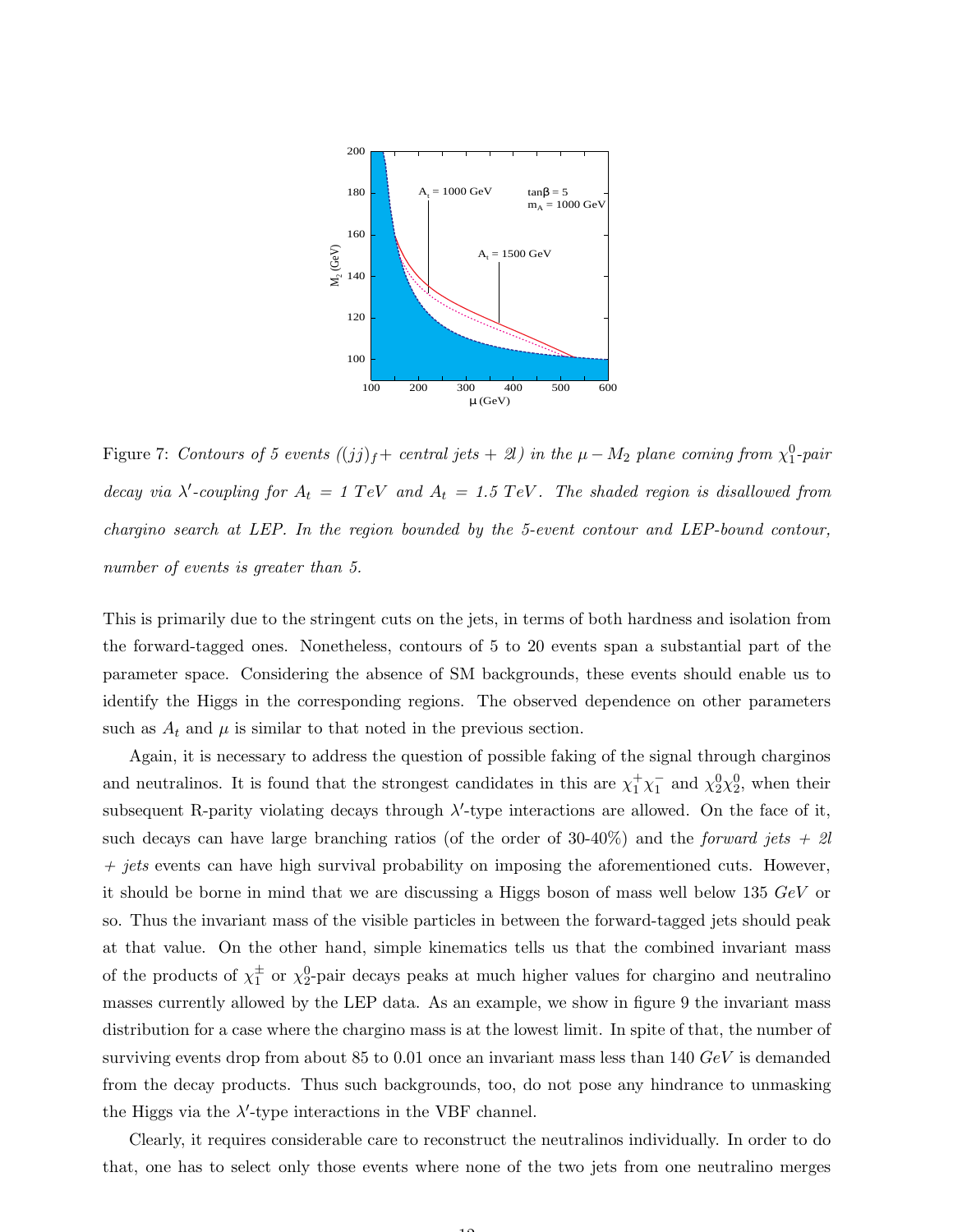

Figure 8: Normalised  $\Delta\phi$  (angle between the leptons in the transverse plane) distribution of jets + 2l events coming from  $\chi_1^0$  pair decay.

with any jet arising from the decay of the other. Using a jet merger criterion of  $\Delta R \leq 0.6$ , we find that the event rates get drastically reduced. One way to salvage them is to relax the  $p_T(E_T)$ cut on the leptons. In figure 10 we show how the rates are enhanced when a separation of jets is demanded and for leptons the minimum  $p_T(E_T)$  required is 10  $GeV$ , with all other parameters affecting the results in the same way as before. Here one has two, three or four-jet and dilepton events plus the forward-tagged jets. In addition, the invariant mass of one lepton with one or two jets should equal that of the remaining particles in the central region. This kind of intertwining of leptons and jets in the invariant mass peaks makes the signals almost completely free of SM backgrounds. In this way, the lightest neutralino is also fully reconstructed. Since one can aspire to see other signatures of such a neutralino at the LHC as well, the reconstruction from the Higgs decay events with the neutralino mass peaks at the right place serves in a big way to establish the *locus standi* of the process under investigation here, to remove combinatoric backgrounds, and to improve measurements of the Higgs-neutralino coupling. Therefore, if the detector sensitivity permits one to use these somewhat relaxed cuts, then one has one of the cleanest signals of an intermediate mass Higgs in an R-parity violating scenario, at least in the identified regions of the parameter space.

#### 5 Summary and conclusions

We have considered signals of the lightest neutral Higgs at the LHC in a SUSY scenario where R-parity is violated through lepton number in trilinear interactions. Regions have been identified in the parameter space where the Higgs, lying the intermediate mass range, has a perceptible decay width into a pair of lightest neutralinos. Then we have considered the production of such a Higgs by the vector boson fusion mechanism, and looked at the decay products of the two lightest

10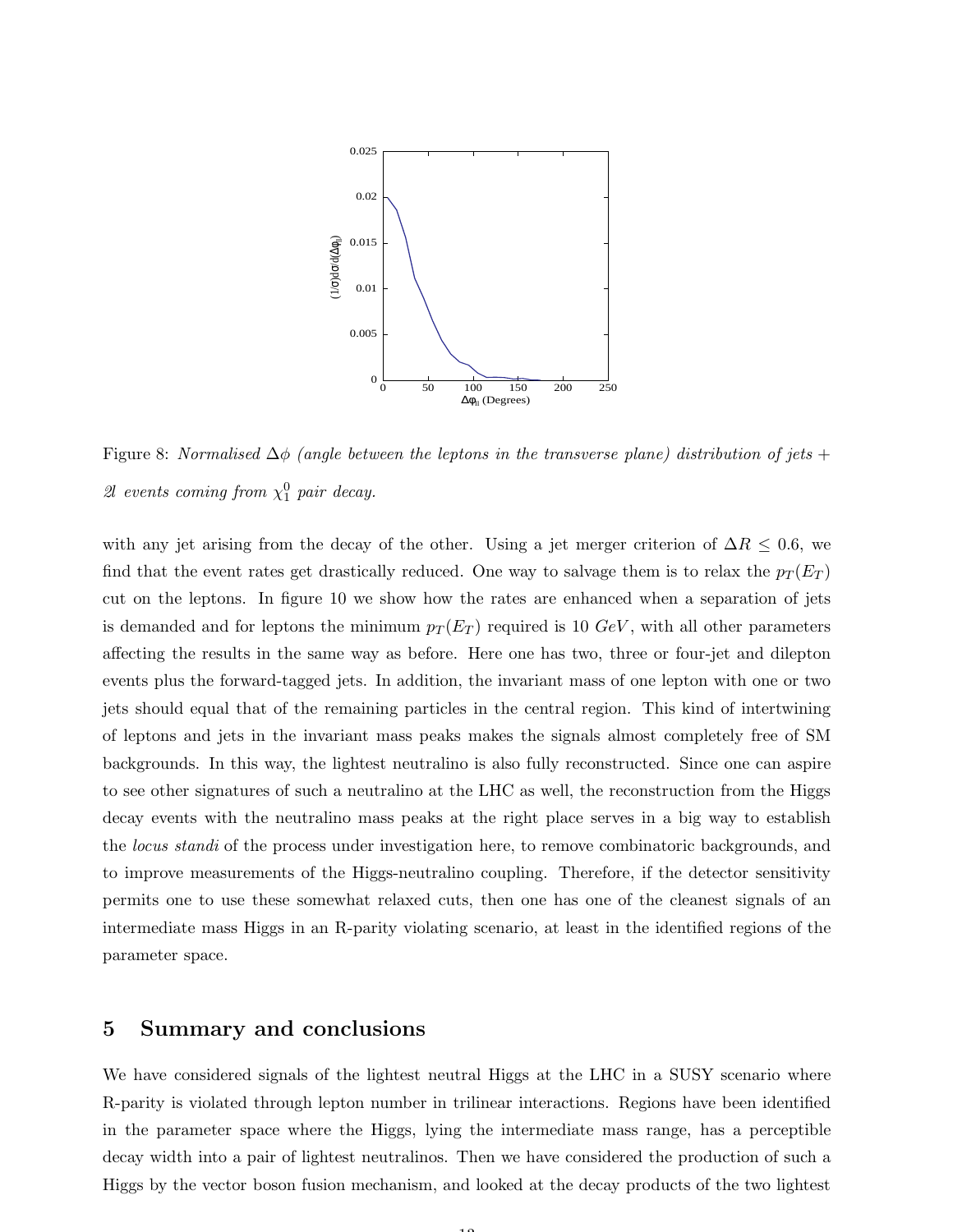

Figure 9: Normalised invariant mass distribution of the visible products in between the forward tagged jets, from the decays of charginos and neutralinos, for  $\mu = 500$  GeV,  $M_2 = 100$  GeV,  $\tan \beta$ = 5,  $m_{\tilde{q}}$  = 300 GeV and  $m_{\tilde{l}}$  = 200 GeV.

neutralinos, noting that the forward-tagged jets and the associated event selection strategies remove interference from cascades arising out of strongly interacting superparticles.

We have presented an analysis based on only the lepton number violating trilinear interactions. Inclusion of the bilinear terms  $\epsilon_i L_i H_2$  in the superpotential will open additional decay channels of the lightest neutralino like  $\chi_1^0 \longrightarrow lW$  and  $\chi_1^0 \longrightarrow \nu Z$  through neutralino-neutrino and charged lepton-chargino mixing [27]. However, since we are concerned here with a parameter region where the decay of  $\chi_1^0$  can lead only to virtual W and Z, the final products will still consist of three fermions. In this case, events of both the types discussed in sections 3 and 4 will be always present. Another consequence of the bilinear terms is mixing between the neutral Higgs and sneutrinos in the scalar potential. Such mixing may somewhat alter the parameter space discussed in section 2, but no qualitative difference is expected, given the phenomenological constraints on models of this type [28]. Therefore, the existence of bilinear R-violating interactions are expected to result in signals of the same kind as those investigated here.

We observe that while the signals obtained from the  $\lambda$ -type interactions are more copious and cover a larger area of the parameter space, the  $\lambda'$ -type interactions provide a way of reconstructing the Higgs completely, though they lead to smaller event rates after applying the cuts. The complete reconstruction of the events including the lightest neutralinos, however, require cuts that tend to reduce the event rates. It is by being able to identify leptons with transverse energies down to 10 GeV that one can reconstruct both the Higgs and the neutralinos which act as intermediaries in the signals of our interest. Therefore, if optimal detection efficiencies of the various final states discussed here can be achieved at the LHC, it will be of great help in identifying an intermediate mass Higgs in an R-parity violating supersymmetric theory. In addition, by looking for signals of this kind, we can obtain useful information on the different couplings of an intermediate Higgs

14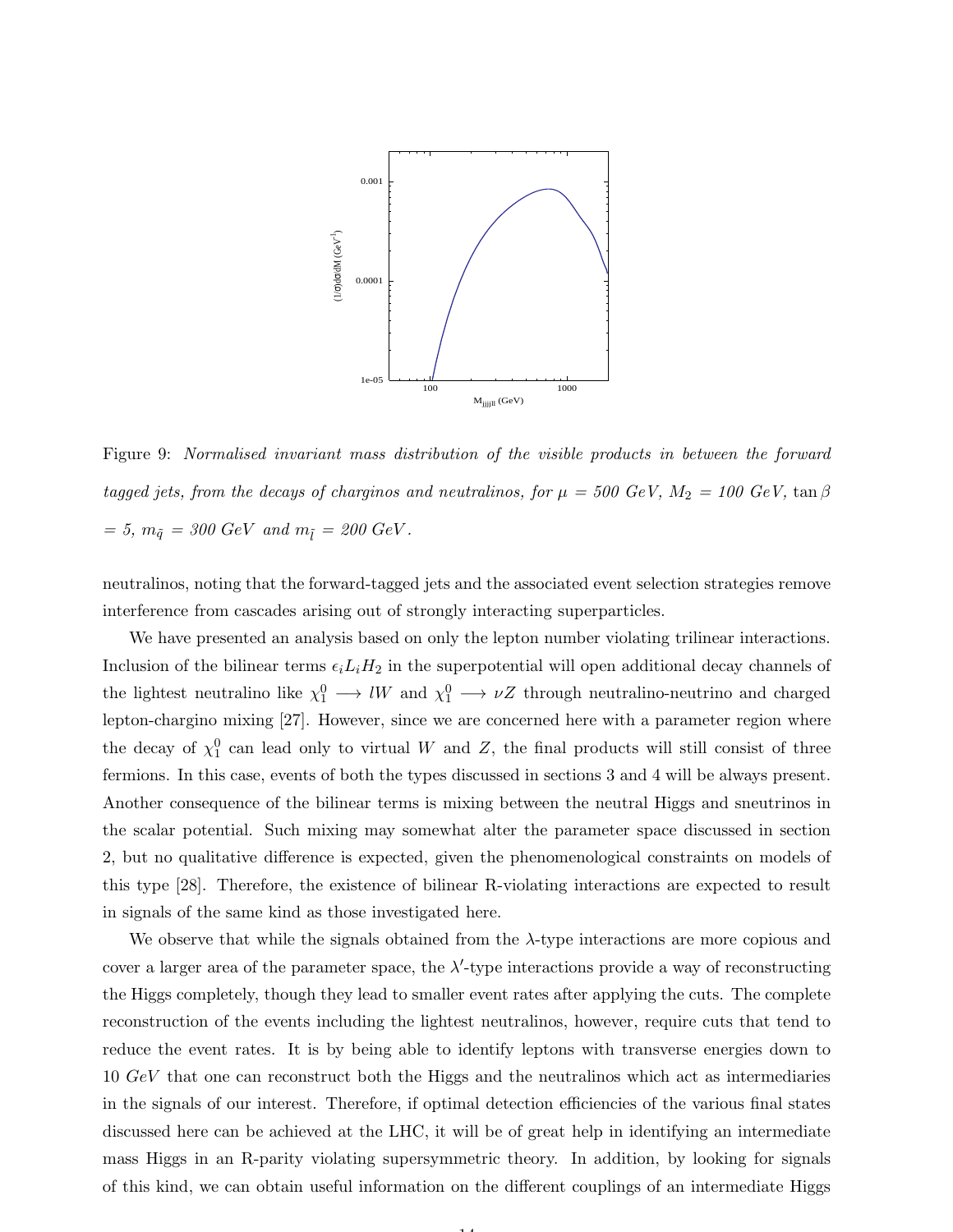

Figure 10: Contours of  $(jj)_f$  + central jets + 2l events (from  $\chi_1^0$  pair decay via  $\lambda'$ -coupling) in the  $m_A - \tan \beta$  plane. Here we demand that the jets are well separated in the central region and the  $p_T$ -cut on the leptons is reduced to 10 GeV.

boson when it is discovered, so as to be enlightened on what kind of an electroweak symmetry breaking scenario it represents.

Acknowledgements: B.M. thanks Dieter Zeppenfeld for useful comments, and acknowledges the hospitality of the Theory Division, CERN, where part of this work was done. Both the authors gratefully acknowledge the help received from Debajyoti Choudhury in preparing the figures.

## References

- [1] For reviews see, for example, J. Wess, J. Bagger, Supersymmetry and Supergravity, (Princeton University Press, 1983); H. Nilles, Phys. Rep. 110 1 (1984); H. Haber, G. Kane, Phys. Rep. 117 75 (1985); M. Drees and S. P. Martin (hep–ph/9504324); I. Simonsen (hep–ph/9506369); X. Tata, (hep–ph/9706307); S. Dawson, Lectures given at TASI'97, (hep–ph/9712464).
- [2] H. E. Haber, R. Hempfling, Phys. Rev. Lett. 66 1815 (1991); M. Carena, M. Quiros, C.E.M. Wagner, Nucl. Phys. B461 407 (1996); S. Heinemeyer, W. Hollik, G. Weiglein, Euro. Phys. J C9 343 (1999).
- [3] For the latest bound on the lightest SUSY Higgs mass see, The LEP working group report for higgs boson searches, CERN-EP-2000-55.
- [4] For a comprehensive review of Higgs search strategies at the LHC see, for example, S. Dawson (hep–ph/9901280) and references therein.

1 H

[5] R.N. Cahn, S. Dawson Phys. Lett. B36 196 (1984).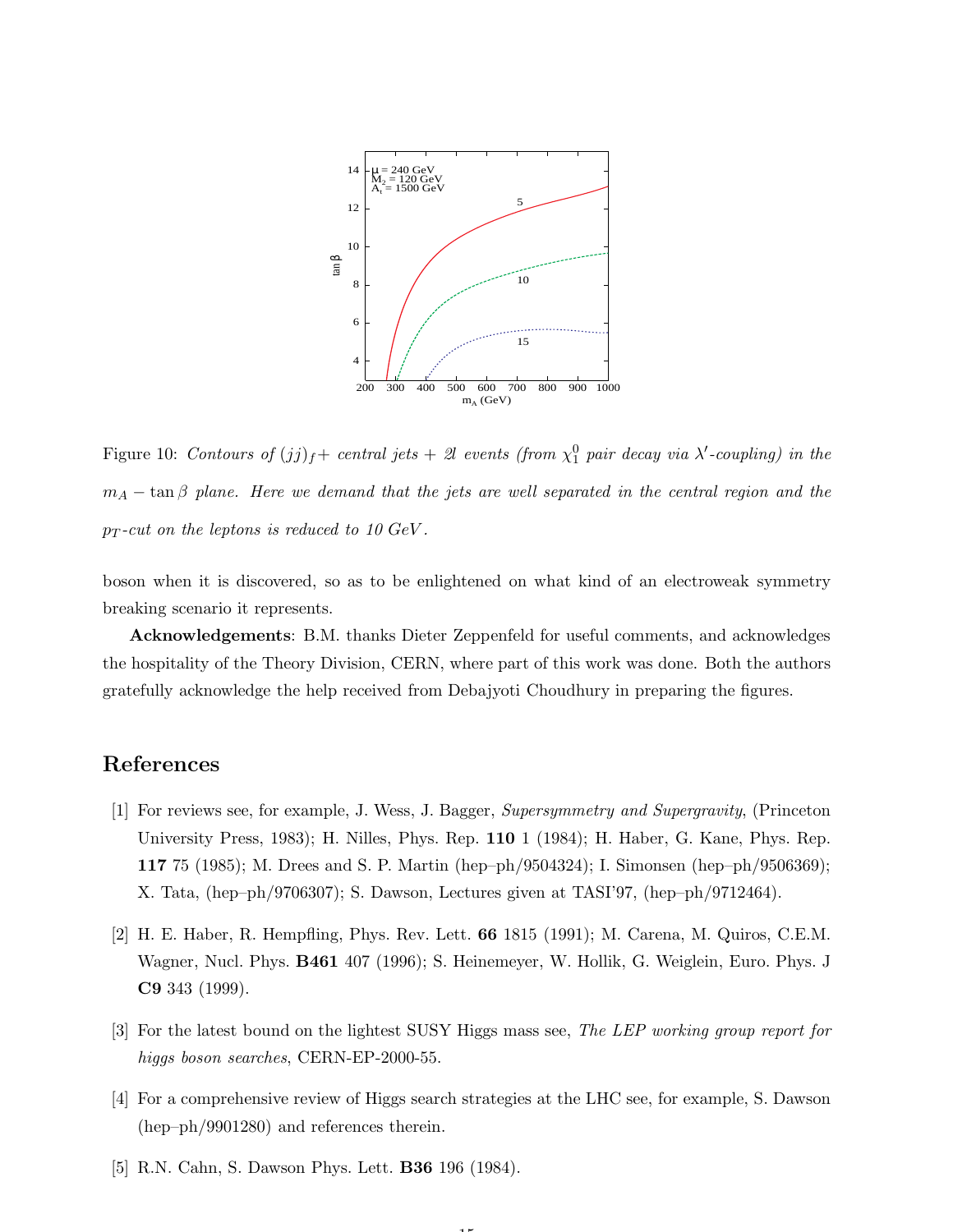- [6] D.A. Dicus, J.F. Gunion, L.H. Orr, R. Vega, Nucl. Phys. B377 31 (1991); R. Cahn et al., Phys. Rev.D35 1626 (1987); V. Barger, T. Han, R.J.N. Phillips, Phys. Rev.D37 2005 (1988).
- [7] D. Rainwater, D. Zeppenfeld, Phys. Rev.D60 113004 (1999); T. Plehn,D. Rainwater, D. Zeppenfeld, Phys. Lett. B454 297 (1999).
- [8] J. D. Bjorken, Phys. Rev.D47 101 (1993).
- [9] D. Rainwater, D. Zeppenfeld, Journal of High Energy Physics 9712:005 1997; D. Rainwater, D. Zeppenfeld, K. Hagiwara, Phys. Rev.D59 014037 (1999); D. Rainwater, (hep–ph/0004119).
- [10] D. Zeppenfeld  $et \ al.,$  (hep–ph/0002036).
- [11] See, for example, C.S. Aulakh, R.N. Mohapatra, Phys. Lett. B119 136 (1982); L.J. Hall, M. Suzuki, Nucl. Phys. B231 419 (1984); G. Ross, J.W. F. Valle Phys. Lett. B151 375 (1985); S. Dawson Nucl. Phys. B261 297 (1985); H. Dreiner in Perspective in Supersymmetry ed., G. Kane, World Scientific, (hep–ph/9707435).
- [12] H. Dreiner, G. Ross, Nucl. Phys. B365 597 (1991); R. Godbole, P. Roy, X. Tata, Nucl. Phys. B401 67 (1993); D. K. Ghosh, R. Godbole, S. Raychaudhuri, (hep–ph/9904233); D. K. Ghosh, S. Roy, (hep–ph/0003225); A. Datta, B. Mukhopadhyaya, Phys. Rev. Lett. 85 248 (2000).
- [13] A. Djouadi *et al.*, Phys. Lett. **B376** 220 (1996).
- [14] G. Bélanger et al., Nucl. Phys. **B581** 3 (2000).
- [15] V. Barger, G.F. Giudice, T. Han, Phys. Rev.D40 2987 (1989).
- [16] See, for example, J.L. Goity and M. Sher, Phys. Lett. **B346** 69 (1995); erratum:*ibid.* **385** 500 (1996); D. Choudhury, P. Roy, Phys. Lett. B378 153 (1996); G. Bhattacharyya, Nucl. Phys. B (Proc. Suppl.) 52A (1997) 83; H. Dreiner, (hep–ph/9707435 v2); R. Barbier et al., (hep–ph/9810232); B.C. Allanach, A. Dedes and H. Dreiner, Phys. Rev.D60 075014 (1999).
- [17] C. Bérat, talk given at SUSY2K, CERN (2000). Copies of transparencies can be found at http://wwwth/cern.ch/susy2k/susyfinalprog.html.
- [18] See, for example, I. -H. Lee, Nucl. Phys. B246 120 (1984); H. P. Nilles, N. Polonsky, Nucl. Phys. B484 33 (1997); S. Roy, B. Mukhopadhyaya, Phys. Rev.D55 7020 (1997); J.W.F. Valle, (hep–ph/9808292); Chao-Hsi Chang, Tai-Fu Feng, Euro. Phys. J C12 137 (2000); also see (hep–ph/9908295); S. Davidson, M. Losada, N. Rius, (hep–ph/9911317); J. Mira et al., (hep– ph/0007266).

 $\overline{16}$ 

- [19] See the second reference in [2].
- [20] A. Djouadi, J. Kalinowski, M. Spira, Comp.Phys.Comm. 108, 56 (1998).